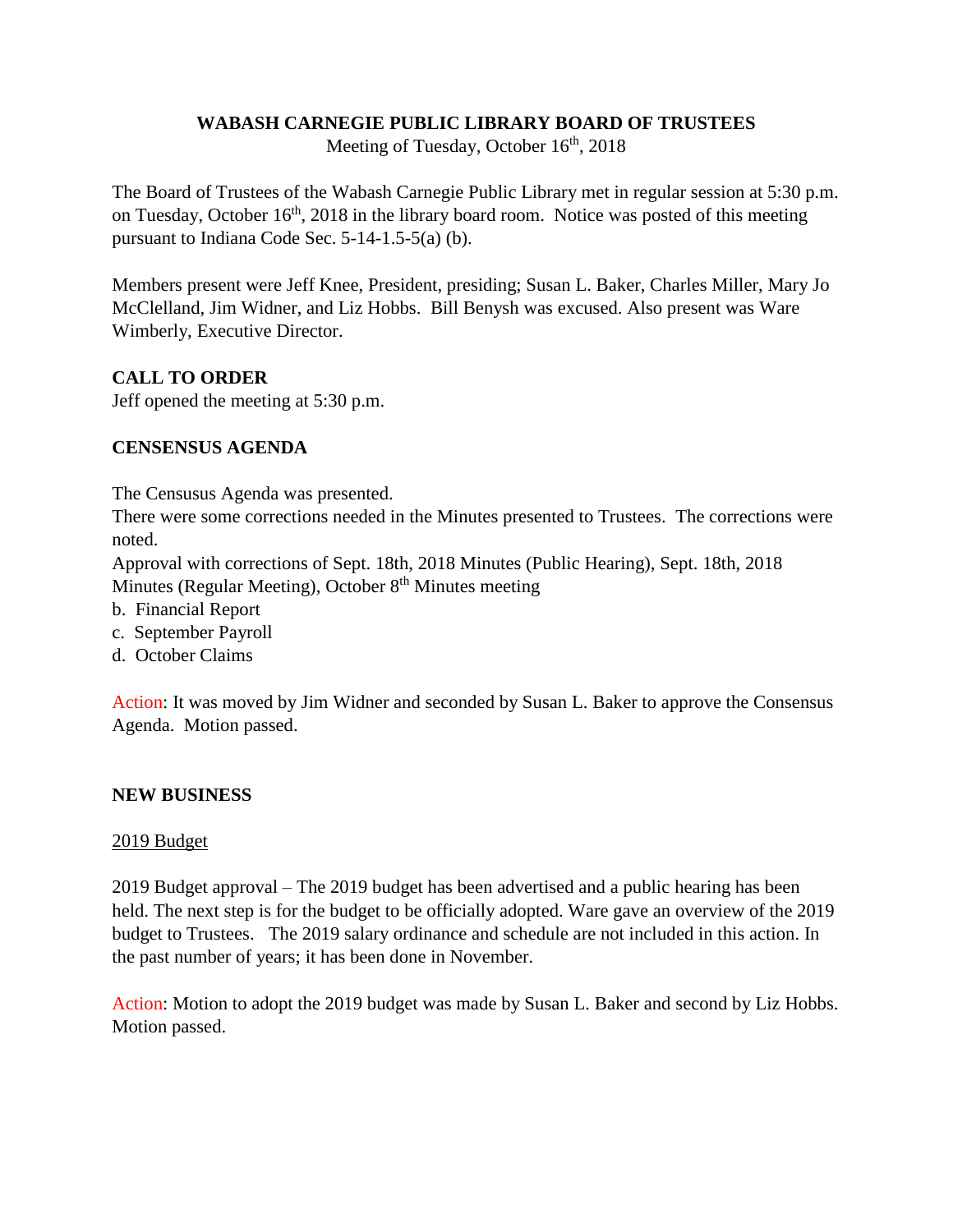### Internet and Computer Use Policy

Ware presented a revised Internet and Computer Use Policy to the Trustees. The updated policy reflects changes made to the policy over the past several months. These changes resulted primary in seeing a decrease in usage of public stationary computers to an increased use of laptops and other mobile devices for Wi-Fi. Due to these trends in usage, we are no longer having time limits on the public stationary computers along with other small changes. Trustees discussed the changes and approved the revised policy.

Action: It was moved by Jeff Knee and seconded by Charles Miller to adopt the updated Internet and Computer Use policy as presented by Ware. Motion passed.

### Hotspot Policy

With changes related to filtering with the Hotspots over the past couple of months, the policy for the hotspots needs to be updated. Ware presented an updated copy of the Hotspot policy. Although not stated in the policy, there is still filtering involved. Trustees discussed the changes and approved the revised policy.

Action: It was moved by Charles Miller and seconded by Mary Jo McClelland to adopt the updated Hotspot policy as presented by Ware. Motion passed.

# **ADMINISTRATIVE UPDATES**

#### Microfilm

There is a need for a least one new microfilm machine in the very near future. One current microfilm needs repair and there are no longer parts available to repair the machine. Microfilm use is an important resource and tool the library provides for research for patrons and the general public. Bethany has been looking at new models specifically an E-imageData ScanPro 3000. This machine is used also at the Wabash County Recorder's office. Bethany gave a presentation on the machine including its ability to digitalize followed by questions by Trustees. Following Bethany's presentation, purchasing a new microfilm machine specifically the model recommended in the presentation was discussed. The new microfilm machine is expensive (\$13,000 plus) but access to the microfilm is a very valuable service offered by the library. It was agreed to purchase one of the ScanPro 3000 to replace the current one that is unrepairable. Further agreed to utilize L.I.R.F. (Library Improvement Reserve Fund) monies for purchase.

Action: It was moved by Charles Miller and seconded by Susan L. Baker to proceed to purchase one of the E-imageData ScanPro 3000 to replace the current unrepairable microfilm and further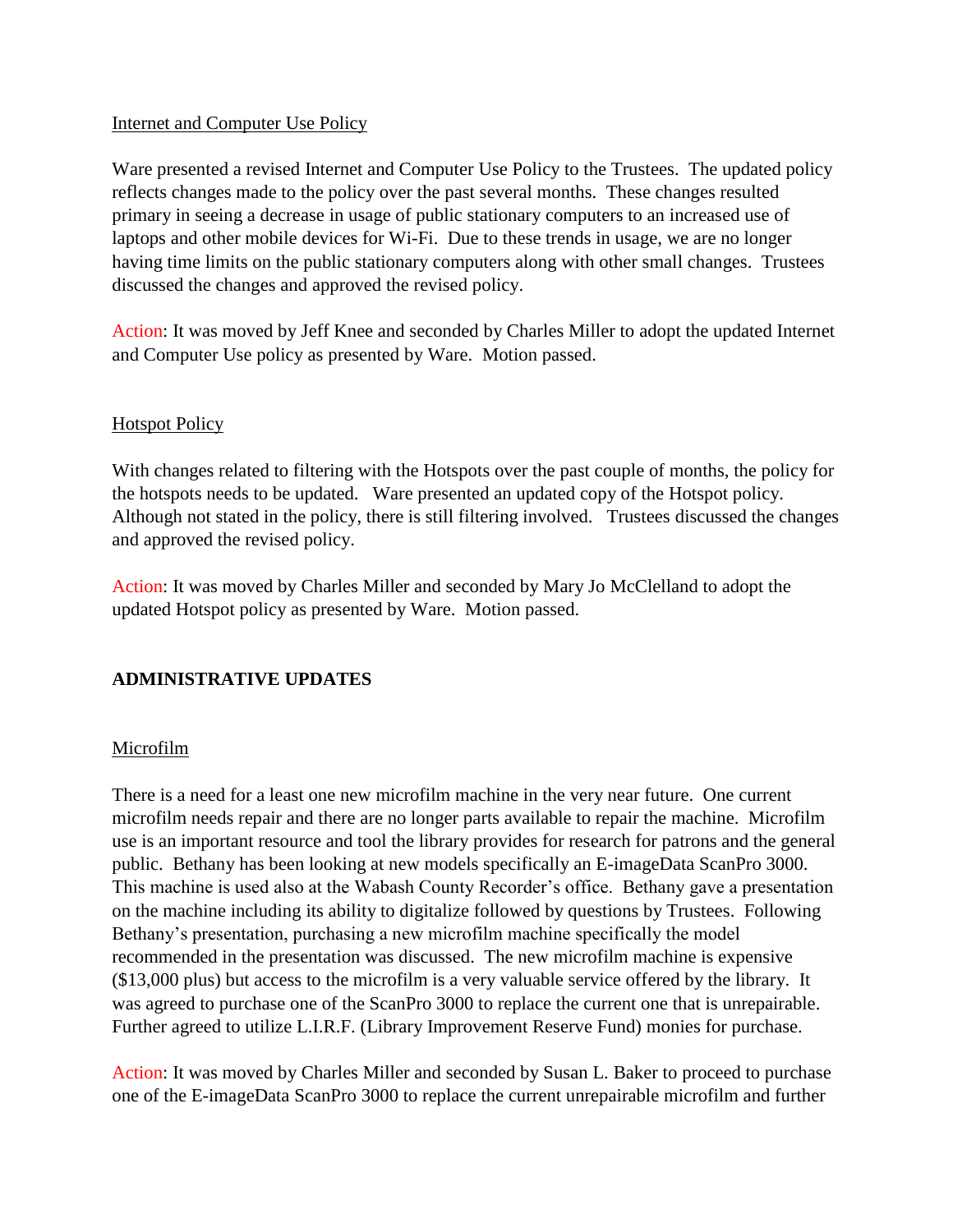to use L.I.R.F. (Library Improvement Reserve Fund) monies be used for this purchase. Motion passed.

# Ivy Upfront

Ware talked to Huffman Nursery about the outside ivy and green cover. Unless the Board wants to change it to a rock pebbles type bed, the only option they saw was to use recommended fertilizer on it right at the beginning of Spring and then continue over the summer periodically. The concern with the fertilizer is it might harm good ivy or cover that we have. Because the weeds have settled for so many years, one couldn't get the weeds totally unless it was converted to a rock/pebble type arrangement. There was no interest in a rock/pebble bed by Trustees. Ware will look per next Spring to possibly try the fertilizer as an option.

# Thoughts on Meeting

Trustees gave some feedback on the Board meeting of October 8<sup>th</sup>. It was expressed that the staff input was very valuable and appreciated it. There were some concerns about the financial presentation part. There was a concern on lack of space assessment of current structure and would that be in play soon. Ware will be in conversation with Sara Peterson about next steps.

# Lighting

Ware presented quote for work to install LED lights around the Dome area. Since it is a physical improvement to the building, Ware recommends that L.I.R.F. (Library Improvement Reserve Fund) monies be used. Following discussion, it was agreed to pay this with monies from L.I.R.F.

Action: Moved by Charles Miller and seconded by Susan L. Baker use Library Improvement Reserve Funds (L.I.R.F.) to pay for LED lights around Dome per presented quote. Motion passed.

# Water Concerns

There are about 4 spots around the building where leakage appears down the walls. The main two locations are in the genealogy/local history and non-fiction shelves. The running down of water appears only when we have very hard rains. Ware has been in contact with Brian Gottschalk of Atlas Building Services per his advice. Brian has given him contact information with a Josh Miller from CMS roofing which where things stand at the moment.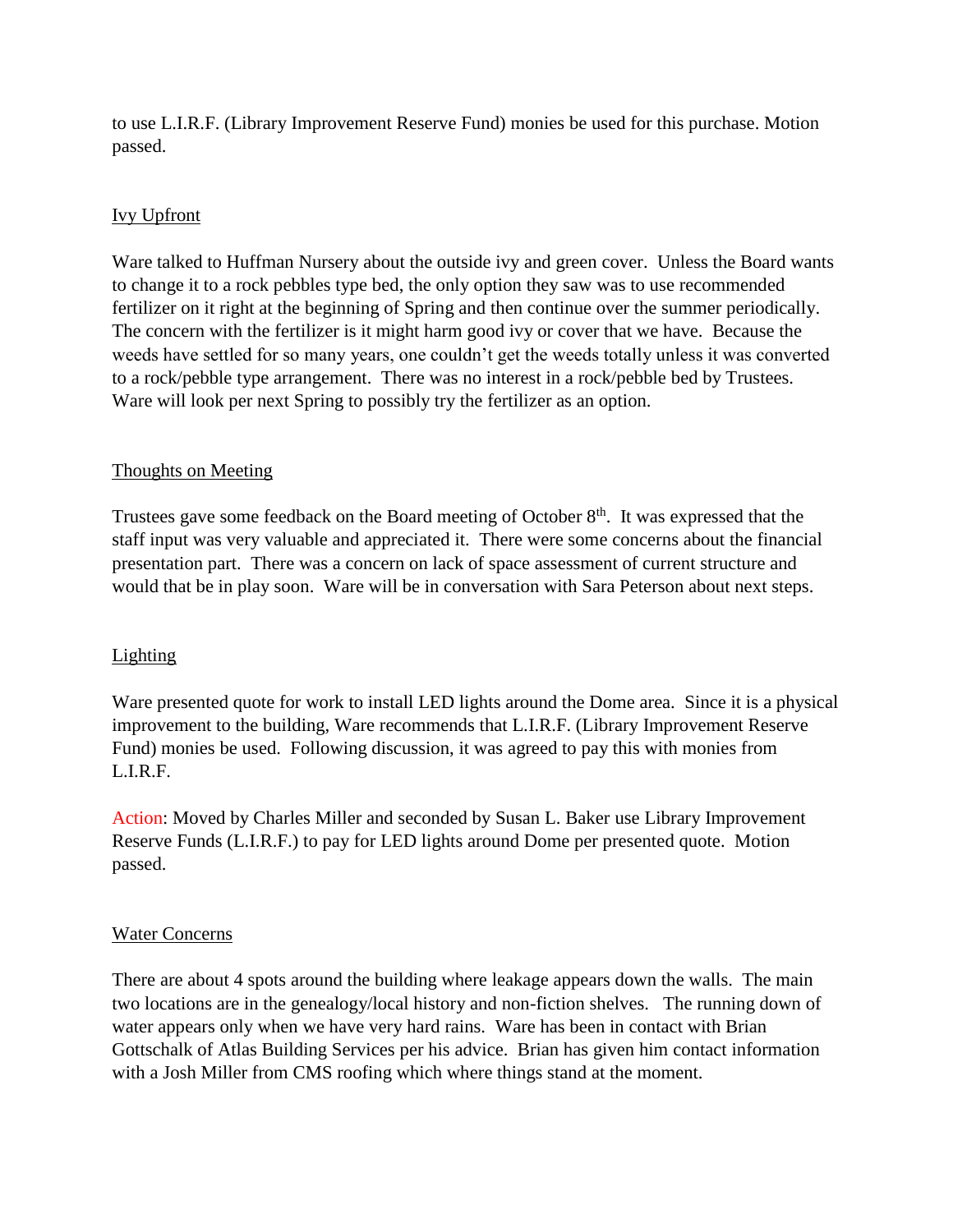### Board By-Laws

Trustees and Ware discussed a bit about attendance requirements and dates for meeting due to concern Ware has about struggles to get full attendance at Board meetings this year. There didn't seem to be another day of the week or time of the month that appeared to be better than the  $3<sup>rd</sup>$  Tuesday of each month. Dates and times of Board meetings were left as is.

### Cameras

Ware presented a quote with the two options to replace one of two recorders the library has to store footage from the 16 cameras the library currently uses. At the end of September, the library lost just over a week of recording from the cameras. Stored camera footage is very important for us in cases of incidents, determining whether items have been returned, etc. Having about 10 days in row without any camera footage was not good. In looking at the recorder downstairs per the missing data, it was determined that the recorder has a bad drive. The recorder with the bad drive was installed in 2012 and also out of warranty. Ware talked to Cottage Watchman per the camera on what they recommend. Due to the age (2012) and being out of warranty, it was recommended to replace the recorder which is not inexpensive. If a new recorder is purchased, it is possible to get one that can hold up to 16 cameras which would allow for additional cameras if so chosen by the library in the future. Trustess discussed the quote along with role of the recorders with the cameras. After discussion, it was decided to proceed to replace the recorder (2012) with the recommended option in terms of recorder. It was also decided to utilize funds from L.I.R.F. (Library Improved Reserve Fund) to pay.

Action: It was moved by Jim Widner and seconded by Charles Miller to approve the recommended quote for a new recorder and to use Library Improvement Reserve Funds (L.I.R.F.) to pay for. Motion passed.

#### Art Conner Presentation

As part of the Joanna Strode Continuing Education Series in Support of Lifelong Learning, Art Conner will be doing a presentation on exploring Antarctica. On November  $14<sup>th</sup>$ , Art will be sharing his travel to Antarctica that retraced the Sir. Ernest Henry Shackleton's Trans-Antarctica expedition.

# Organizational Chart

With fairly new Trustees on the Library Board, Ware presented a current organization chart of staff**.**